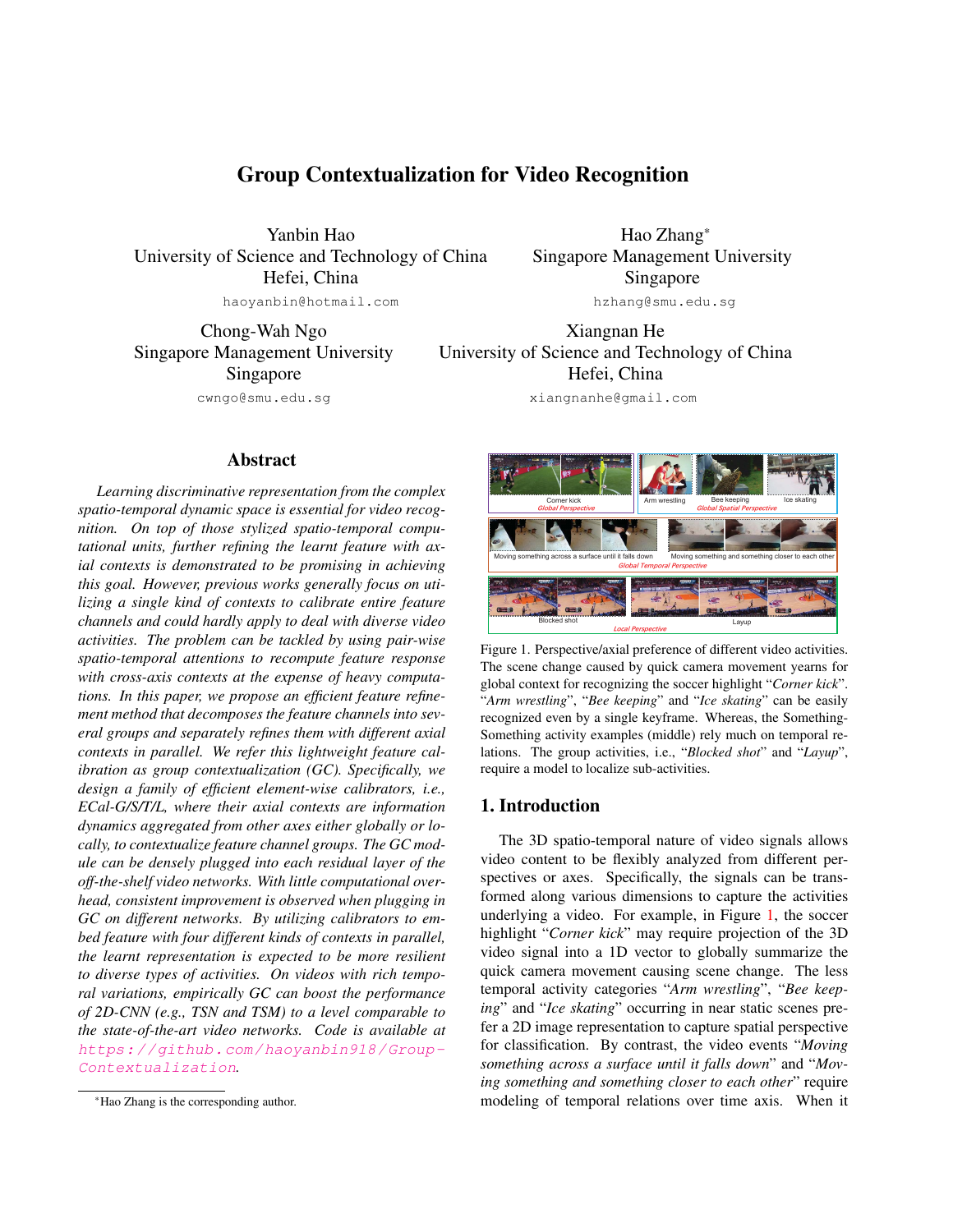is about classifying sub-activities such as "*Blocked shot*" and "*Layup*" in a lengthy basketball video, the localized 3D spatio-temporal analysis is preferred. These observations show the necessity of adjusting the features  $(C \text{ channels})$  of a 3-dimensional  $T \times H \times W$  video tensor with a perspective aligned with video activities.

Feature contextualization  $[13, 16, 23, 29, 47, 50]$  is a technique that makes full use of axial contexts (e.g., spatial, temporal) to calibrate plain video features obtained from convolutional filters of CNN models (e.g., C3D [41], I3D [3], P3D [33]). Generally, axial contexts are referred to as information aggregated from other axes towards the features. For example, the global spatial context within the whole time length can be obtained by squeezing the tensor along time axis  $[50]$ , while in contrast the global temporal context is acquired through shrinking along space axes [23, 29]. However, due to the large diversity of video activities, it is obvious that a single context cannot fit all activity cases. Given the activity "*Moving something and something closer to each other*" in Figure 1 as an example, globally aggregating contents along the time axis will harm the time order information, underemphasizing the subtle movement between objects. Also, the global aggregation will mess up sub-activities in the basketball highlights, diminishing the characteristics localized to sub-activities such as "dunk" and "foul". In these cases, the existing works [16,23,29,50], which focus on calibrating image/video features with only a specific global axial context, may under-perform due to the lack of versatility in representing various activities. On the other hand, projecting multiple axial contexts to a feature will increase the computation cost. Some works  $[13, 47]$  try to pairwisely attend each feature point of the 3D video tensor from local to global receptive field to adaptively decide the perspectives depending on context. Nevertheless, these works suffer from the heavy computation burden. The resulting network is not lightweight, and cannot densely plug into the existing network backbone. The most current work temporal difference network (TDN) [45] shows strong performance on activities that require both short-term and longterm dependencies through pairwisely computing the temporal differences with short and long intervals of time.

This paper addresses the limitation of feature contextualization for video recognition. Specifically, a novel feature contextualization paradigm, i.e, group contextualization (GC), is presented to derive feature representation that is generic to different activities and with lightweight computation. The GC module decomposes the channels into several paralleled groups and applies different feature contextualization operations on them respectively. As such, the calibrated feature is versatile for it integrating feature dynamics aggregated from different perspectives and potentially can recognize a wide variety of activities. The computational overload is kept to a minimum level by apply-



Figure 2. The workflow of the proposed group contextualization. "GAP" denotes global average pooling.

ing group convolution [30, 42, 49]. As each output channel only relates to the input channels within a group, only  $\frac{1}{g}C^2$  $(g$  is the number of divided groups) channel interactions is required, instead of  $C^2$  of a standard convolution. Capitalizing on efficiency in computation, group convolution also allows us to analyze how a network exploits axial contexts in different layers for different activities.

The workflow of GC module is illustrated in Figure 2. Particularly, the input CNN feature  $\mathbf{X} \in \mathbb{R}^{T \times H \times W \times C}$ is split into four groups (group-1/2/3/4 with the size of  $T \times H \times W \times \frac{1}{4}C$  along the channel dimension. To achieve separate contextualization, we accordingly design four element-wise calibrators<sup>1</sup> (ECals) to calibrate the four channel groups globally along space-time (ECal-G), globally along space (ECal-S), globally along time (ECal-T), and locally (ECal-L) in a small neighborhood in parallel. In this architecture, all ECals share the similar cascaded structure of "GAP/None+FC/Conv+Sigmoid" for efficiency, and achieve feature calibration with element-wise multiplication. Here, the global feature calibrations (ECal-G/S/T) perform feature pooling along a specific axis and contextualization on the different axis with the customized operators. In fact, the feature aggregation compresses the global information in an axis onto the other so that it enlarges the receptive field to the entire axial range. For example, ECal-T squeezes the input  $T \times H \times W \times \frac{1}{4}C$  feature along the space axes, resulting in a  $T \times 1 \times 1 \times \frac{1}{4}C$  contextual feature. In this case, when conducting temporal convolution on the resulted context feature, the global spatial content contributes the attention weight computation of each timestamp, which can benefit the recognition of video activities requiring long-range temporal relation (e.g., the video clips in Figure 1(middle)). In contrast, if we directly convolve the given feature map without any pooling operation, the global view narrows to a local neighbourhood (ECal-L). This perspective is particularly useful to localize sub-activities in lengthy video, e.g., "*Blocked shot*", "*Layup*" in the basketball video shown in Figure 1. Finally, by separately per-

<sup>&</sup>lt;sup>1</sup>In this paper, feature adjustment, refinement and calibration, as well as their noun and verb forms, are used interchangeably.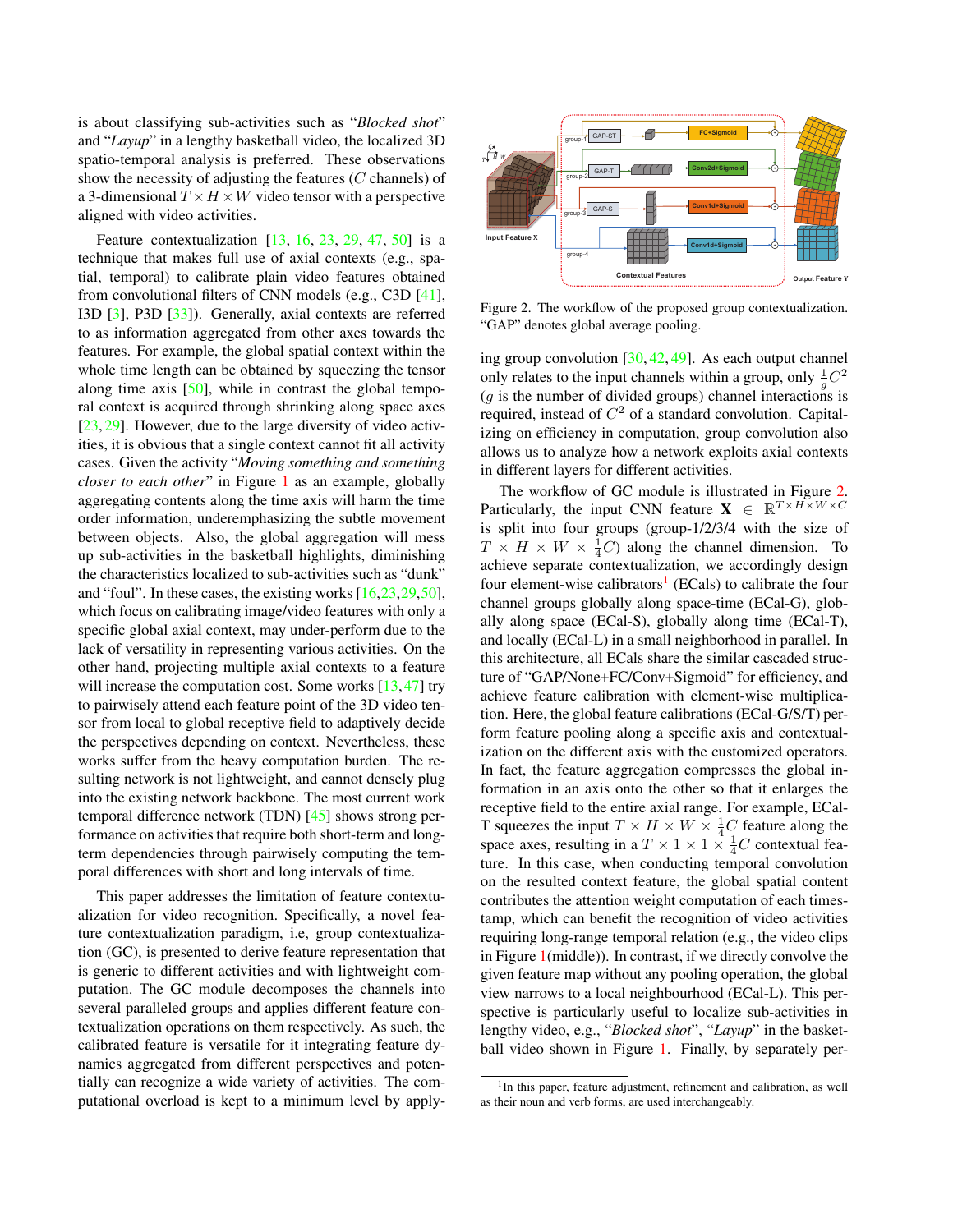forming feature refinement with ECal-G/S/T/L on those decomposed channel groups, we can reweight the input feature with multiple axial perspectives, resulting in a more discriminative representation Y.

We summarize our contributions as below:

- Group contextualization. We propose a new regime named group contextualization (GC) for video feature refinement. GC encompasses a set of elementwise calibrators (ECal-G/S/T/L) to explicitly model multi-axial contexts and separately refine video feature groups in parallel.
- Computation-efficient. All ECal variants are designed in an efficient manner, and the channel decomposition as in group convolution moderates the extra computational cost incurred in feature calibration. For example, when averagely splitting the channels into four groups, GC only introduces 5.3%/1.3% extra parameters/FLOPs to the original TSN backbone.
- Significant performance gain. We verify that our GC module not only significantly improves the video recognition performance for several feedforward video networks (i.e., TSN, TSM and GST), but also can work together with the temporal difference network (TDN) leading to a notable performance gain.

## 2. Related Work

Since our work is mainly relevant to feature contextualization and group convolution techniques, we will separately review the related works from these two aspects.

Feature contextualization. Feature contextualization has been successfully demonstrated to be effective in image and video processing tasks, such as image retrieval/classification/segmentation [8, 11, 12, 16, 32, 43, 53, 57, 58], video/action recognition/classification [10, 13, 23, 29, 40, 47, 50]. Contextualization operation can enlarge the local receptive filed of a spatio-temporal filter to a global view with the support of perspective contexts. For example, the non-local neural network [47] recomputes the output of a local filter as a weighted sum of features of all points in the whole spatio-temporal video space. Since this operation needs pairwise comparison, its power is limited by the heavy computation burden. SSAN [10] factorizes the 3D pairwise attention into three separable spatial, temporal and channel attentions for efficiency. Another similar work is CBA-QSA [13] which omits the pairwise comparison and instead introduces a learnable query to guide the attention weight computing. To achieve more efficient feature contextualization, some approaches have studied modeling axial contexts through squeezing along specific axes. For example, SE-Net firstly proposes the squeezeand-excitation mechanism to work as a self-gating operator to elementwisely refine image features with global context. The gather-excite network (GE-Net) [15] generalizes SE-Net by investigating various levels of spatial context granularity. S3D-G [50] brings the feature refinement idea of SE-Net [16] to calibrate the features of S3D with the global axial context. TEA [23] introduces a motion excitation module to calculate pixel-wise movement of subsequent frames and a multiple temporal aggregation module to enlarge the temporal receptive field with the aggregated temporal axial context. TANet [29] also performs average pooling to collapse spatial information towards time axis but additionally considers long-range temporal modeling by having a feedforward neural network as a separate branch to refine the features. Compared to prior works, GC not only takes the global/temporal axial context into account for long-range temporal modeling but also considers the underlying video activities for feature contextualization.

**Group convolution.** The group convolution  $[14, 21, 30, 100]$ 42, 49, 55] divides the feature maps into small groups and uses multiple kernels to separately compute their channel outputs. This leads to not only much lower computation loads but also wider networks helping to learn a varied set of low level and high level features. In video processing area, the work [14], which directly replaces the spatial 2D convolutional kernels of 2D-CNNs such as ResNext [49] and DenseNet [18] with 3D counterparts, explores the potential of 3D group convolutions for video recognition. The channel-separated convolutional network (CSN) [42] studies various settings of 3D group convolution as well as its extreme version depthwise convolution on C3D [41] for efficient video classification. More recently, the grouped spatial-temporal network (GST) [30] proposes to decompose the feature channels into two asymmetric groups and uses 2D and 3D convolutions to separately learn the spatial and temporal information. The gate-shift module (GSM) [37] extends temporal shift module used in [26, 52] with learnable shift parameters and uses the channel decomposition to further reduce parameters. The above group convolution works focus on designing generic models, while our proposed group contextualization is to recalibrate the plain video feature with multiple axial contexts for enhancing the off-the-shelf neural network models for video recognition.

#### 3. Group Contextualization

The group contextualization module is constructed as a plug-and-play module, which can be used to calibrate any given 4D  $T \times H \times W \times C$  video tensor. In this section, we first elaborate the details of GC module, as well as four designed element-wise calibrators, in a general manner. Then, we integrate it into four representative video CNN models for enhancing their capacity of representation learning and give analysis to model complexity. Finally we examine the impact of varying channel positions in the backbones.

GC aims to calibrate a portion of channels of a video fea-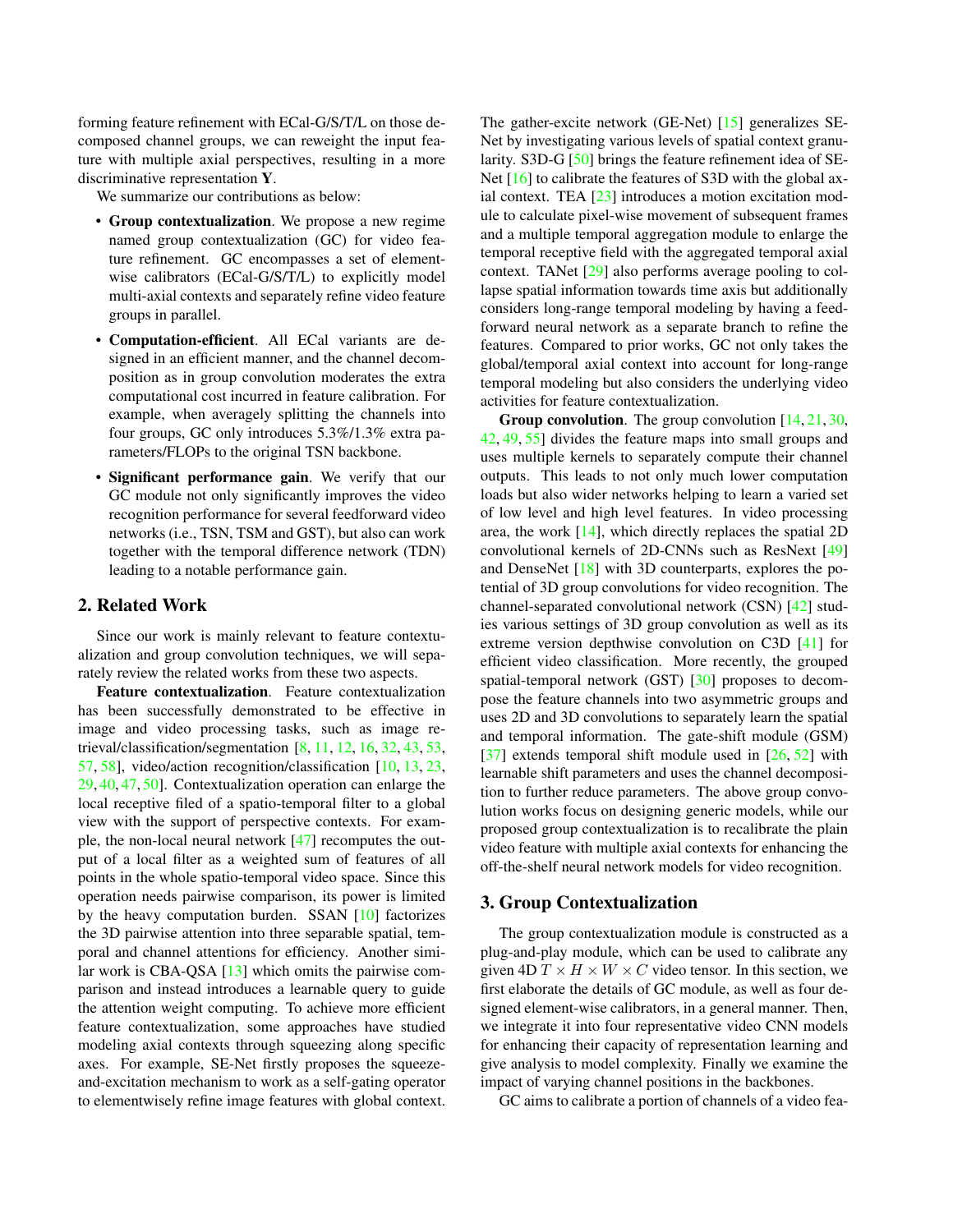

Figure 3. The schema of the GC module. "⊙" denotes the Hadamard product.

ture using a specific axial context at a time. The schema of GC module is illustrated in Figure 3. Suppose that a 4D feature tensor is  $\mathbf{X} \in \mathbb{R}^{T \times H \times W \times C}$  yielded by a convolutional operator or counterpart, where  $T, H, W, C$  denote timelength, space-height, space-width and channel-size, respectively. Firstly, GC splits the feature tensor into two groups with a partition ratio  $p$  along the channel dimension, resulting in  $\mathbf{X}^1 \in \mathbb{R}^{T \times H \times W \times p\bar{C}}$  and  $\mathbf{X}^2 \in \mathbb{R}^{T \times H \times W \times (1-p)C}$ . Then, four feature calibrators are customized to focus on four different axial perspectives and separately refine the four feature channel subgroups of  $X^1$ , i.e.,  $X^1_{G/S/T/L} \in$  $\mathbb{R}^{T \times H \times W \times \frac{p}{4}C}$  in parallel, resulting in four corresponding outputs  $\mathbf{Y}_{G/S/T/L}^1 \in \mathbb{R}^{T \times H \times W \times \frac{p}{4}C}$ . Finally, the calibrated feature parts and the non-calibrated feature part are concatenated along channel dimension, and the output of GC is

$$
\mathbf{Y} = \text{Concat}(\mathbf{Y}_G^1, \mathbf{Y}_S^1, \mathbf{Y}_T^1, \mathbf{Y}_L^1, \mathbf{Y}^2),\tag{1}
$$

where  $Y \in \mathbb{R}^{T \times H \times W \times C}$ . Next, we present the designs of four element-wise calibrators in detail.

#### 3.1. Element-wise Calibrators

Global-wise Calibrator (ECal-G). The ECal-G block instantiates the global axial context through globally pooling the 4D  $X_G^1$  across time and space, yielding a contextual vector with the size of  ${}^p_4C$ . Then, to make use of the aggregated contextual information, a fully-connected (FC) layer is to compute the interactions among channels of the vector. Finally, a Sigmoid function is employed to calculate the channel-wise gating weights and an Expand operation further inflates the weight vector to the same size of  $\mathbf{X}_G^1$  by element copying. Formally, the calculation flow can be as follows

$$
\mathbf{Y}_{G}^{1} = \text{Expand}(\text{Sigmoid}(\text{FC}(\frac{1}{T \times H \times W} \sum_{t,h,w} \mathbf{X}_{G}^{1}[t,h,w]))) \odot \mathbf{X}_{G}^{1}.
$$
\n(2)

Spatial-wise Calibrator (ECal-S). ECal-S block shrinks the input tensor along the temporal axis using an average pooling operation, resulting in a  $1 \times H \times W \times C$ contextual feature. A 2D convolution with  $3 \times 3$  kernel is then adopted to compute the impact to a local spatial



Figure 4. Integration of GC module into TSN, TSM and GST networks.

neighbor. Similarly, the Sigmoid and Expand operations are for the element-wise weighting tensor generation. Finally, we have

$$
\mathbf{Y}_S^1 = \text{Expand(Sigmoid}(Conv2d(\frac{1}{T} \sum_t \mathbf{X}_S^1[t, :, :])) ) \odot \mathbf{X}_S^1.
$$
 (3)

Temporal-wise Calibrator (ECal-T). In contrast to ECal-S, ECal-T pools the input along the spatial axes, aggregating the global spatial content into  $T \times 1 \times 1 \times C$ statistics. Feature contextualization is achieved by using a temporal 1D convolution, which can mix the global spatial information within a local temporal receptive field. Further passing to the Sigmoid and Expand functions, the refined output tensor  $Y_G^1$  is computed as

$$
\mathbf{Y}_T^1 = \text{Expand(Sigmoid}(Conv1d(\frac{1}{H \times W} \sum_{h,w} \mathbf{X}_T^1[:, h, w]))) \odot \mathbf{X}_T^1
$$
\n(4)

Local-wise Calibrator (ECal-L). Since ECal-L focuses on capturing local contexts within a neighboring field, we directly utilize a convolutional unit to achieve the local interaction computation. In the implementation, a 1D temporal convolution with  $3 \times 1 \times 1$  kernel is adopted. This is because that a simple 1D convolution requires much lighter computational load than a 3D convolution, and temporal modeling is more critical in video feature learning. Without the use of global average pooling operation, the size of input tensor in ECal-L is kept during the weight calculation. Hereby, we have

$$
\mathbf{Y}_L^1 = \text{Sigmoid}(\text{Conv1d}(\mathbf{X}_L^1)) \odot \mathbf{X}_L^1. \tag{5}
$$

The above four ECals work individually and follow the self-gating regime for feature calibration. They compute the element-wise gating weights by contextualizing a specific axial perspective of interest. The element-wise gating weights could be global-wise (ECal-G),spatial-wise (ECal-S), temporal-wise (ECal-T), and local-wise (ECal-L). As a result, the proposed GC module can achieve multiple perspectives of feature contextualization in parallel for a single input.

#### 3.2. Network Architecture and Model Complexity

We integrate the GC module into three basic video networks, i.e., TSN [46] (a standard 2D spatial model),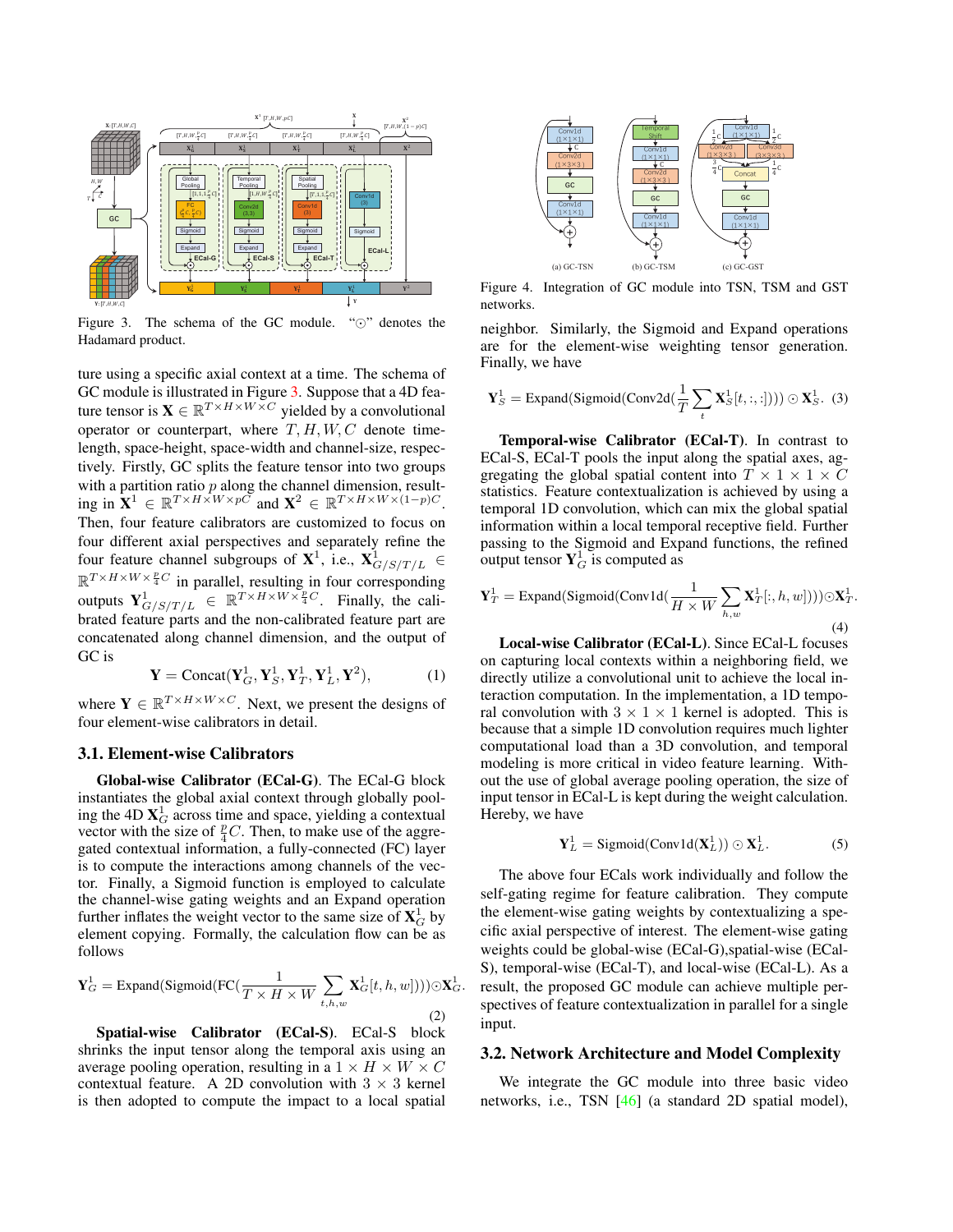TSM [26] (a 2D temporal shift model), and GST [30] (a 3D group convolution model), and a more advanced network, i.e., TDN [45] (modeling both short-term and long-term dependencies by temporal differences), referred to as GC-TSN, GC-TSM, GC-GST and GC-TDN. Figure 4 shows the integrated blocks in GC-TSN/TSM/GST. The GC module is inserted after the 2D/3D convolution layer. Particularly, since TDN uses different stages to separately model the short-term (the first two stages) and long-term temporal information (the latter three stages), we thus do not visualize its integrated block. The implementation of GC-TDN follows GC-TSN.

| <b>Block</b>         | Params                                                                                  | Percentage                 |  |  |
|----------------------|-----------------------------------------------------------------------------------------|----------------------------|--|--|
|                      |                                                                                         | $p=1$<br>$p = \frac{1}{2}$ |  |  |
| Residual block (TSN) | $17 \times C^2$                                                                         | 100.0%                     |  |  |
| ECal-G               | $\times C^2$<br>$\times p$                                                              | 0.09%<br>0.37%             |  |  |
| ECal-S               | $\frac{16}{19}$ $\frac{9}{16}$ $\frac{3}{16}$ $\frac{3}{16}$<br>$\times p^2 \times C^2$ | 0.83%<br>3.31%             |  |  |
| ECal-T               | $\times C^2$<br>$\times$ $p^2$                                                          | 0.28%<br>1.10%             |  |  |
| ECal-L               | $\cdot^2 \times C^2$                                                                    | 0.28%<br>1.10%             |  |  |
| Total                |                                                                                         | 5.88%<br>1.47%             |  |  |

Table 1. Comparison of parameters for different calibrator blocks. For simplicity, bias terms and batchnorm terms are omitted in parameter counting.

The partition ratio  $p$  controls the portion of channels to be calibrated and hence governs the complexity of GC module. Table 1 lists the number of parameters of each ECal as well as their sums. To make a clearer comparison, we also show the number of parameters of the original residual block of TSN. It is worth noting that TSN and TSM have the same model complexity as the temporal shift operation in TSM is computationally free. Specifically, the parameters introduced by GC module is as low as 1.47% of the original 2D Residual block when  $p = \frac{1}{2}$ .

### 3.3. Does Channel Position Make Any Difference?

Except the partition ratio  $p$  of channels, the position of channel groups could be another discussible variable in GC. To be specific, we empirically investigate a new position setting, i.e., the loop version, as shown in Figure 5. Unlike the standard version that remains the channel group positions unchanged in all residual blocks of ResNet, the loop version periodically shifts the channel groups being calibrated block by block with a step of 1. Consequently, the channel groups adjusted by calibrators keep varying in position among residual blocks. In the experiment, we observe different performance tendencies with different backbones. Specifically, we find that there is no significant performance difference between the standard version and the loop version on TSN, TSM and TDN, but the loop version gains a great performance improvement (from 45.6% to 46.7% with 8 frames on Something-Something V1 dataset) on GST. This may be because that the convolutional features in TSN/TSM/TDN are entangled together across channels and each subgroup can thus contain similar information



Figure 5. Loop version of GC. The standard 2D ResNet-50 is adopted as the backbone. The partition ratio p is set to  $\frac{1}{2}$ . G, S, T, L denotes ECal-G, ECal-S, ECal-T and ECal-L units respectively.

(e.g., spatial information in TSN, spatio-temporal information in TSM and short/long-term temporal difference in TDN). Whereas, in GST the spatial and temporal features are separately learnt without any channel interaction between groups. Since the channel groups in GST provide different types of features, keeping on utilizing the same calibrator to adjust fixed channels may be not optimal. For example, when setting  $p = \frac{1}{2}$ , the spatio-temporal feature group  $(\frac{1}{4}C)$  outputted by the Conv3d in GST will not participate in the feature calibration in the standard version. If we change p to 1, the spatial feature group  $(\frac{3}{4}C)$  is fixed to perform the calibration with ECal-G/S/T and the other spatio-temporal feature group is only involved in ECal-L. Differently, the loop version skillfully allows both the two feature groups of GST to achieve feature calibration with all the four ECals. Based on this, we apply the standard version on TSN/TSM/TDN and the loop version on GST in implementation. It is worth mentioning that both the standard and loop versions have the same model complexity.

## 4. Experiment

We conduct experiments on different benchmarks, including Something-Something V1&V2 [9, 31] and Kinetics-400 [20] for video recognition. The four video datasets cover a broad range of activities. Specifically, the Something-Something V1&V2 datasets show 174 finegrained humans performing pre-defined activities and are more focused on modeling the temporal relationships. The Kinetics-400 dataset covers 400 human action classes with less motion variations. Due to space limitation, we include the results on EGTEA Gaze+  $[25]$ , which is a dataset offering first-person videos, Diving48 [24] with unambiguous dive sequence, and Basketball-8&Soccer-10 [13] with group activities in the supplementary document.

#### 4.1. Experimental Setup

We insert the GC module into four different 2D and 3D ResNets, including TSN, TSM, GST and TDN. Most experiments are based on the backbone of ResNet-50 pretrained on ImageNet [34]. Notably, we additionally add a "Batch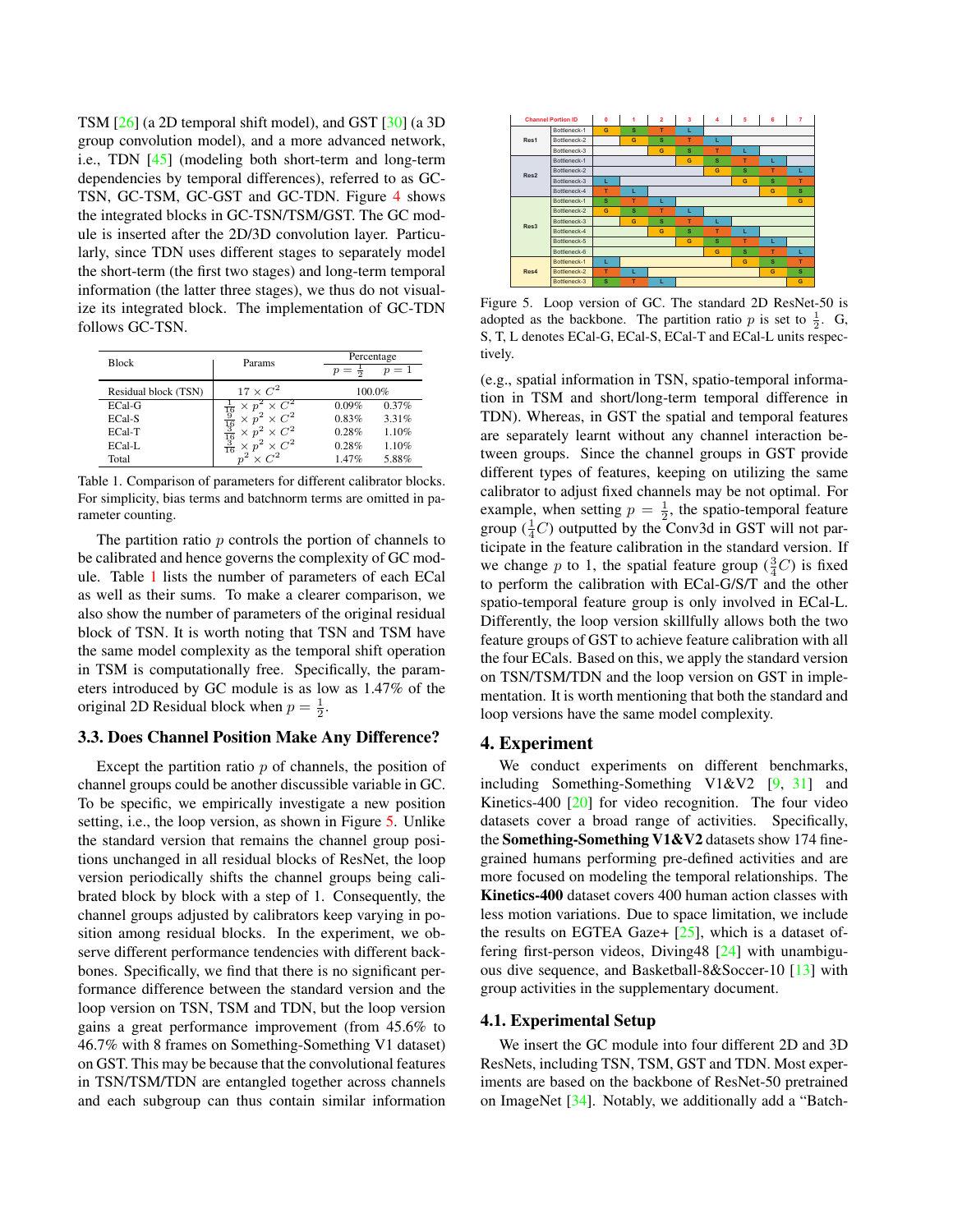Norm" layer after each convolutional/FC layer in the ECals for TSN, TSM and TDN. We implement GC-Nets in Pytorch and run them on servers with  $4\times 2080$ Ti or  $4/8\times 3090$ .

Training & Inference. The training protocol mainly follows the work  $[46]$ . Specifically, we use uniform sampling for all datasets. The spatial short side of input frames is resized to 256 maintaining the aspect ratio and then cropped to  $224 \times 224$ . Data augmentation also follows [46]. Training configurations for GC-TSN/TSM/GST are set as follows: a batch-size of 8/10 per GPU, an initial learning rate of 0.01 for 50 epochs and decayed at epoch 20 and 40, the SGD optimizer. GC-TDN follows the training protocol of TDN  $[45]$ . The dropout ratio is set to 0.5. During the inference, we uniformly sample 8 frames per video and use the  $224 \times 224$  center crop for performance report in the ablation study. In the final performance comparison, we sample multiple clips per video and take no more than three crops per clip. Specifically, the test protocols are: 2 clips  $\times$  3 crops (224 $\times$ 224) for Something-Something V1&V2, and 1 clip  $\times$  1 center crop (224×224) for others. We will also specify the sampled frames in the tables.

#### 4.2. Ablation Study

We present ablation study to investigate the effect of hyperparameters, including the channel partition ratio  $p$ , channel position, calibrator variants and backbones, on Something-Something V1 dataset.

 $p$  and calibrators. We first compare different ECals on TSN with  $p = \frac{1}{2}$ , 1. The four types of ECals are designed to calibrate video feature with different axial context concerns. And the channel partition ratio  $p$  is introduced to control the number of channels to be calibrated by ECals. As shown in Table 2, we observe that ECal variants, regardless of their types, consistently improve the recognition performance of the backbone TSN, indicating their effectiveness. Although varying the value of  $p$  from  $\frac{1}{2}$  to 1 will result in slight increase of model size and computational cost, the performance boost is noticeable (e.g.,  $26.3\% \rightarrow 27.3\%$  for ECal-G and  $35.9\% \rightarrow 36.4\%$  for ECal-T).

Channel position and backbones. Secondly, we test both the standard and loop GC versions on the four backbones. Here, we also set  $p = \frac{1}{2}, 1$ . Table 2 shows their results. Compared to the single calibrator, the GC module, which combines the four ECals in parallel, achieves much better performance on TSN. The GC-TSM, GC-GST and GC-TDN also gain significant performance improvement  $(45.6\% \rightarrow 48.9\%$  for TSM,  $44.4\% \rightarrow 46.7\%$  for GST, 52.3%→53.7% for TDN) to their original backbones. Consistently, the models with larger  $p = 1$  outperform their counterparts with  $p = \frac{1}{2}$ . Based on the above results, we fix  $p = 1$  for the GC-Nets in this work. For the channel position, we observe different performance tendencies on the four backbones, i.e., the result of loop version is clearly

| Backbone   | Calibrator | (p, Channel)                                                 | Params | <b>FLOPs</b> | Top-1 $(\%)$   |
|------------|------------|--------------------------------------------------------------|--------|--------------|----------------|
|            |            |                                                              | 23.9M  | 32.9G        | 19.7           |
|            | SE3D       |                                                              | 26.4M  | 32.9G        | $27.8 (+8.1)$  |
|            | GE3D-G     |                                                              | 23.9M  | 32.9G        | $22.3 (+2.6)$  |
|            | GE3D-C     |                                                              | 25.2M  | 33.3G        | $44.2 (+24.5)$ |
|            | $S3D-G$    |                                                              | 25.1M  | 32.9G        | $28.0 (+8.3)$  |
|            | <b>NLN</b> |                                                              | 31.2M  | 49.4G        | $30.3 (+10.6)$ |
|            | ECal-G     | $(\frac{1}{2},$                                              | 23.9M  | 32.9G        | $26.3 (+6.6)$  |
|            |            | $\frac{1}{8}$ <sup>O</sup> $\frac{1}{4}$ <sup>O</sup><br>(1, | 23.9M  | 32.9G        | $27.3 (+7.6)$  |
| <b>TSN</b> | ECal-T     | $(\frac{1}{2},$<br>$\frac{1}{8}C$                            | 23.9M  | 32.9G        | $35.9 (+16.2)$ |
|            |            | $rac{1}{4}C$<br>(1,                                          | 24.1M  | 32.9G        | $36.4 (+16.7)$ |
|            | ECal-S     | $(\frac{1}{2},$                                              | 24.0M  | 32.9G        | $34.0 (+14.3)$ |
|            |            | $\frac{1}{8}C$ )<br>$\frac{1}{4}C$ )<br>(1,                  | 24.6M  | 33.0G        | $34.1 (+14.4)$ |
|            | ECal-L     | $\frac{1}{8}$ $\overline{C}$ )<br>$(\frac{1}{2},$            | 23.9M  | 33.0G        | $44.8 (+25.1)$ |
|            |            | $(\overline{1}, \frac{1}{4}C)$                               | 24.1M  | 33.2G        | $44.9 (+25.2)$ |
|            | GC         | $(\frac{1}{2}, \frac{1}{2}C)$                                | 24.2M  | 33.0G        | $47.1 (+27.4)$ |
|            |            | (1, C)                                                       | 25.1M  | 33.3G        | $47.9 (+28.2)$ |
|            |            | $(1, C)$ , loop                                              | 25.1M  | 33.3G        | $48.0 (+28.3)$ |
|            |            |                                                              | 23.9M  | 32.9G        | 45.6           |
|            | SE3D       |                                                              | 26.4M  | 32.9G        | $46.7 (+1.1)$  |
| <b>TSM</b> | GE3D-G     |                                                              | 23.9M  | 32.9G        | $45.7 (+0.1)$  |
|            | GE3D-C     |                                                              | 25.2M  | 33.3G        | $47.0 (+1.4)$  |
|            | $S3D-G$    |                                                              | 25.1M  | 32.9G        | $46.8 (+1.2)$  |
|            | <b>NLN</b> |                                                              | 31.2M  | 49.4G        | $47.2 (+1.6)$  |
|            |            | $(\frac{1}{2}, \frac{1}{2}C)$                                | 24.2M  | 33.0G        | $48.7 (+3.1)$  |
|            | GC         | $(1, \mathbb{C})$                                            | 25.1M  | 33.3G        | $48.9 (+3.3)$  |
|            |            | $(1, C)$ , loop                                              | 25.1M  | 33.3G        | $48.9 (+3.3)$  |
|            |            |                                                              | 21.0M  | 29.2G        | 44.4           |
| <b>GST</b> |            | $(\frac{1}{2}, \frac{1}{2}C)$                                | 21.4M  | 29.3G        | $45.5 (+1.1)$  |
|            | GC         | $(1, \overline{C})$                                          | 22.3M  | 29.6G        | $45.6 (+1.2)$  |
|            |            | $(1, C)$ , loop                                              | 22.3M  | 29.6G        | $46.7 (+2.3)$  |
|            |            |                                                              | 26.1M  | 36.0G        | 52.3           |
| <b>TDN</b> | GC         | (1, C)                                                       | 27.4M  | 36.7G        | $53.7(+1.4)$   |
|            |            | $(1, C)$ , loop                                              | 27.4M  | 36.7G        | $53.6 (+1.3)$  |

Table 2. Performance changes using different backbones, calibrators, partition ratio  $p$  and channel position on Something-Something V1 dataset. "Channel" denotes the number of channels in each calibrated feature group. SE3D is the 3D variant of SE-Net [16] by replacing the 2D spatial average pooling with the 3D spatio-temporal average pooling. GE3D-G and GE3D-C are two 3D variants of GE-Net [15], where GE3D-G adopts global average pooling and GE3D-C employs 3D depthwise convolution. Their architectures can be found in Appendix. NLN denotes the nonlocal [47] module.

better than the standard version on GST, and their performances are about the same on TSN, TSM and TDN. As analysed in Section 3.3, this is because that feature channels in TSN, TSM and TDN are entangled together during the feature learning while the group convolution method GST separately models the spatial and temporal features.

Comparison with other calibrators. Thirdly, we integrate the 3D variants of SE-Net [16] and GE-Net [15], i.e., SE3D and GE3D-G/C, S3D-G and NLN, into the TSN and TSM backbones. Their hyperparameters are set as the same to their original papers. The NLN-Nets follows the implementation of  $[26]$ . From Table 2, we can find that our GC module far outstrips SE3D, GE3D-G and S3D-G which only consider the global context and the pairwise self-attention NLN when using TSN as backbone. Since GE3D-C uses three 3D depthwise convolution layers to model local spatio-temporal context, relatively good performance (44.2% Top-1 accuracy) is attained on TSN but still lower than our GC (47.9%). On TSM, our GC can outper-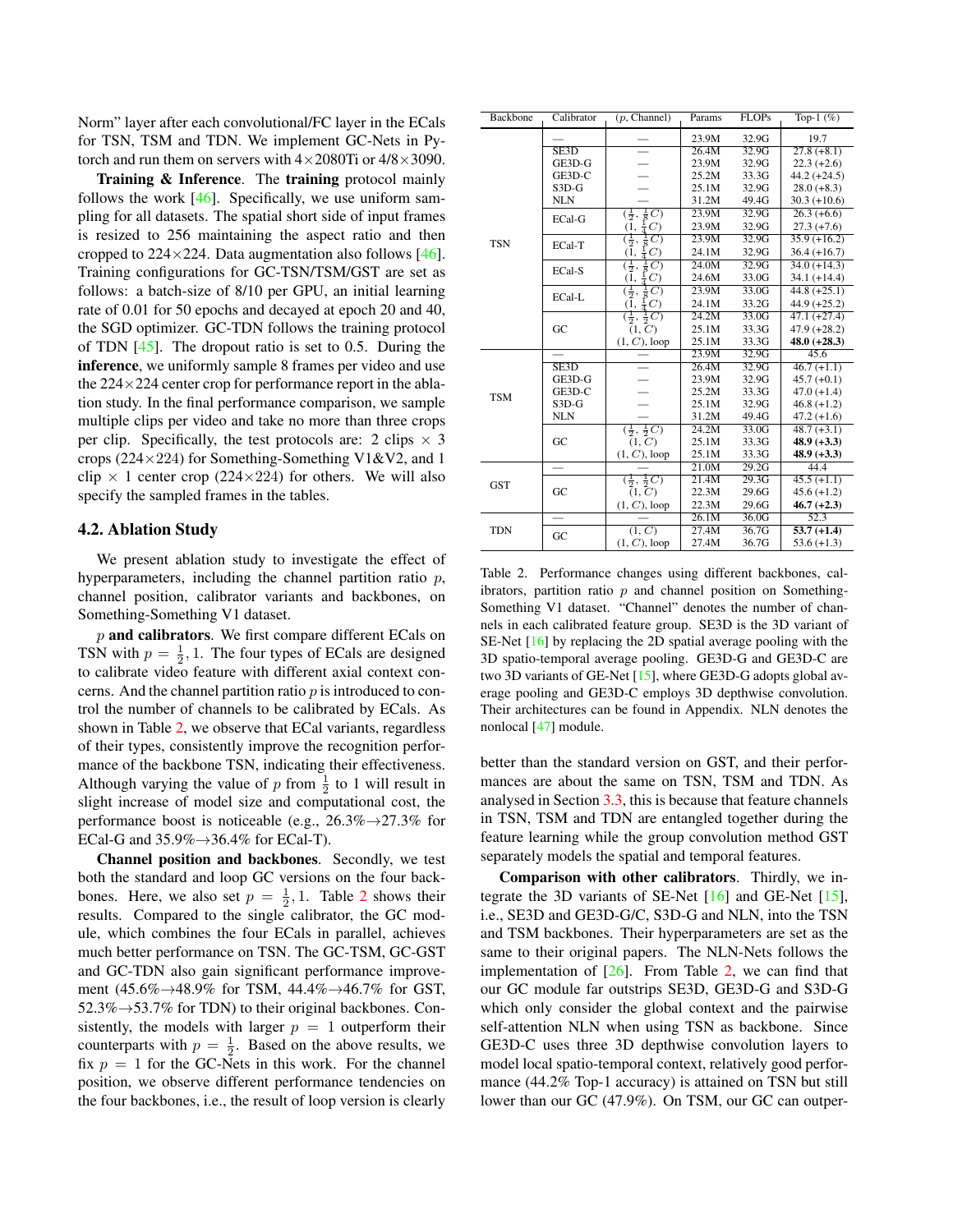

Figure 6. Per-category accuracy comparison for TSN, TSN-ECals and GC-TSN over several selected activity categories on Something-Something V1 dataset (validation set). In each subfigure, we show 5 action categories that are improved most by TSN-ECal and another 4 activity categories that are being degraded by TSN-ECal but improved by GC-TSN. See the supplementary material for the label details of these selected activities.

form the five other calibrators by the margins of 1.7%-3.2%. Moreover, compared to the self-attention NLN module that results in 31% extra parameters and 50% extra FLOPs to the backbones, our GC only introduces as low as 5% extra parameters and 1.2% extra FLOPs.

#### 4.3. Example Demonstration

We show the per-category results of TSN-ECal variants and GC-TSN to understand the impact of axial contexts on different kinds of video activities in Figure 6. Specifically, ECal-G can boost the recognition of activities that need global contexts, e.g., "*label-106: Putting something in front of something*" in Figure 6(a). ECal-S focuses on enhancing the feature spatial-wisely with the context aggregated along temporal dimension and thus can improve the performance for activities that require more spatial than temporal information, for example "*label-26: Lifting a surface with something on it but not enough for it to slide down*" in 6(b). TSN-ECal-T and TSN-ECal-L, which naturally calibrate the feature globally and locally along temporal dimension respectively, can significantly improve the recognition performance for activities that require temporal reasoning, as shown in the first 5 categories in figures  $6(c)$ and (d). However, those failure cases in the four subfigures (last 4 terms) provide evidence that one kind of axial contexts is not suitable for all activity categories. For example, TSN-ECal-G fails to model the activities that involve rich spatial-temporal interactions between objects, e.g., "*label-61: Pouring something into something until it overflows*", and TSN-ECal-S under-performs on "*label-73: Pretending to put something into something*" and "*label-81: Pretending to squeeze something*" which require strong temporal reasoning. Encouragingly, the GC module that aggregates all the four ECals indeed alleviates these shortcoming of in-

| Method                           | Params           | #Frame         | $FLOPs \times Clips$ | Top-1             | Top- $5$ |
|----------------------------------|------------------|----------------|----------------------|-------------------|----------|
| CorrNet [44]                     |                  | 32             | $115.0G \times 10$   | 49.3              |          |
| TIN [36]                         | $24.6M \times 2$ | $8 + 16$       | $101G \times 1$      | 49.6              | 78.3     |
| V <sub>4</sub> D <sub>[54]</sub> |                  | $8\times4$     | $167.6G \times 30$   | 50.4              |          |
| SmallBig [22]                    |                  | $8 + 16$       | $157G \times 1$      | 50.4              | 80.5     |
| <b>TANet</b> [29]                | $25.1M \times 2$ | $8 + 16$       | $99.0G \times 1$     | 50.6              | 79.3     |
| <b>STM [19]</b>                  | 24.0M            | 16             | $33.3G \times 30$    | 50.7              | 80.4     |
| <b>TEA [23]</b>                  |                  | 16             | $70.0G \times 30$    | 52.3              | 81.9     |
| TEINet $[27]$                    | $30.4M \times 2$ | $8 + 16$       | $99.0G \times 1$     | 52.5              |          |
| RNL-TSM [17]                     | $35.5M \times 2$ | $8 + 16$       | $123.5G \times 2$    | 52.7              |          |
| $GST*$ [30]                      | 21.0M            | 16             | $58.4G \times 2$     | 46.2              | 75.0     |
| $GST* [30]$                      | $21.0M \times 2$ | $8 + 16$       | $87.6G \times 2$     | 48.6              | 78.3     |
| <b>TSM [26]</b>                  | 23.9M            | 16             | $65.8$ G $\times$ 2  | 48.4              | 78.1     |
| <b>TSM [26]</b>                  | $23.9M \times 2$ | $8 + 16$       | $98.7G \times 2$     | 50.3              | 79.3     |
| <b>TDN</b> [45]                  | 26.1M            | 16             | $72.0G \times 1$     | 53.9              | 82.1     |
| <b>TDN</b> [45]                  | $26.1M \times 2$ | $8 + 16$       | $108.0G \times 1$    | 55.1              | 82.9     |
| $GC-GST$                         | 22.3M            | 8              | $29.6G \times 2$     | 48.8              | 78.5     |
| <b>GC-GST</b>                    | 22.3M            | 16             | $59.1G \times 2$     | 50.4              | 79.4     |
| <b>GC-GST</b>                    | $22.3M \times 2$ | $8 + 16$       | $88.7G \times 2$     | 52.5              | 81.3     |
| <b>GC-TSN</b>                    | 25.1M            | $\overline{8}$ | $33.3G\times2$       | 49.7              | 78.2     |
| <b>GC-TSN</b>                    | 25.1M            | 16             | $66.5G \times 2$     | 51.3              | 80.0     |
| <b>GC-TSN</b>                    | $25.1M \times 2$ | $8 + 16$       | $99.8G \times 2$     | 53.7              | 81.8     |
| <b>GC-TSM</b>                    | 25.1M            | $\overline{8}$ | $33.3G\times2$       | 51.1              | 79.4     |
| <b>GC-TSM</b>                    | 25.1M            | 16             | $66.5G \times 2$     | 53.1              | 81.2     |
| <b>GC-TSM</b>                    | $25.1M \times 2$ | $8 + 16$       | $99.8G \times 2$     | 55.0              | 82.6     |
| <b>GC-TSM</b>                    | $25.1M \times 2$ | $8 + 16$       | $99.8G\times6$       | 55.3              | 82.7     |
| <b>GC-TDN</b>                    | 27.4M            | $\overline{8}$ | $36.7$ G $\times$ 1  | $\overline{53.7}$ | 82.2     |
| <b>GC-TDN</b>                    | 27.4M            | 16             | $73.4G \times 1$     | 55.0              | 82.3     |
| <b>GC-TDN</b>                    | $27.4M \times 2$ | $8 + 16$       | $110.1$ G $\times$ 1 | 56.4              | 84.0     |

|  |  | Table 3. Comparison of performance on Something-Something           |  |
|--|--|---------------------------------------------------------------------|--|
|  |  | V1 dataset. "*" indicates that the result is obtained by ourselves. |  |

dividual ECal, leading to performance improvement for a variety of activities.

#### 4.4. Comparison with the State-of-the-Arts

We compare GC-Nets with state-of-the-art networks in this section. The result comparison follows the same protocol of using RGB frames as input and adopting ResNet50 unless otherwise specified.

Something-Something V1 & V2. A comprehensive comparison between our GC-Nets and SOTAs on Something-Something V1&V2 datasets are presented. Tables 3 and 4 list the comparison in terms of Top-1/5 accuracy, FLOPs and model complexity. GC-TDN achieves the highest Top-1 accuracies of 56.4% and 67.8% with  $(8+16)$ frames  $\times$  1 clip on Something-Something V1&V2, respectively, which outperform all the CNN-based SOTAs by large margins (1.3%-36.7% for V1 and 0.8%-37.8% for V2). Moreover, all GC-Nets, including GC-GST, GC-TSN, GC-TSM and GC-TDN, consistently outperform their backbone networks with significant performance gains, demonstrating the capacity of GC module in recognizing diverse activities and the strong versatility against various deep video networks. For example, GC-TSN boosts the original TSN model with an absolute improvements of 28.2%  $(19.7\% \rightarrow 47.9\%)$  on V1 and 32.4% (30.0% $\rightarrow$  62.4%) on V2 with the same 8-frame input. Equipping TSN, which is an image-based CNN, with GC empowers the modeling of temporal relationship between objects on V1&V2. The GC module can also improve the more advanced TDN by 1.3% on V1 and 0.8% on V2 with the same 8+16 frames. This demonstrates that the axial contexts modeled by GC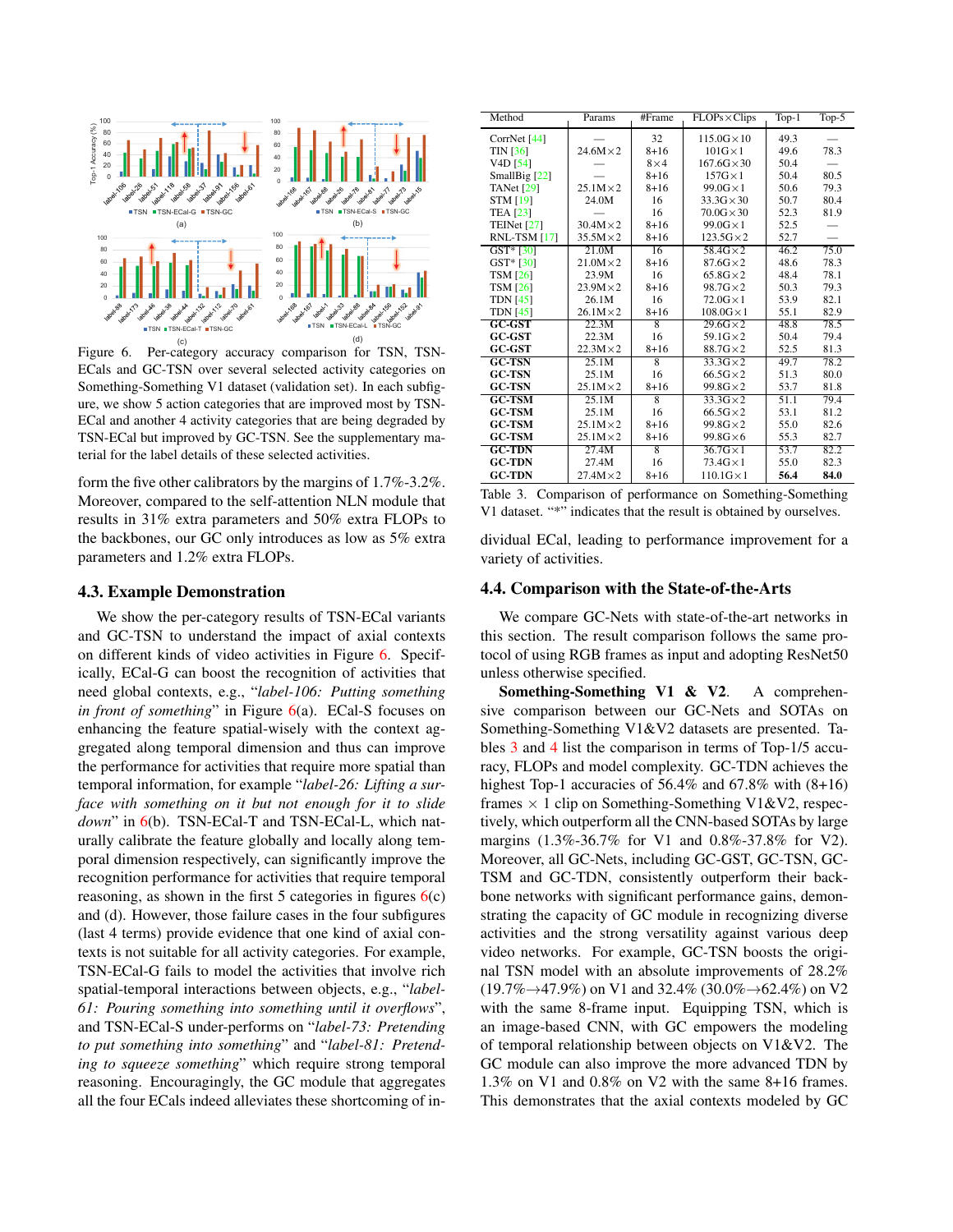| Method               | Params           | #Frame          | $FLOPs \times Clips$ | $Top-1$ | Top- $5$ |
|----------------------|------------------|-----------------|----------------------|---------|----------|
| <b>TIN [36]</b>      | 24.6M            | 16              | $67.0G \times 1$     | 60.1    | 86.4     |
| RubiksNet [5]        | 8.5M             | 8               | $15.8$ G $\times$ 2  | 61.7    | 87.3     |
| $TSM+TPN$ [51]       |                  | 8               | $33.0G \times 1$     | 62.0    |          |
| SlowFast [7]         | 32.9M            | $4 + 32$        | $65.7G\times 6$      | 61.9    | 87.0     |
| $SlowFast(R101)$ [7] | 53.3M            | $8 + 32$        | $106G \times 6$      | 63.1    | 87.6     |
| SmallBig [22]        |                  | 16              | $114.0G\times 6$     | 63.8    | 88.9     |
| <b>STM [19]</b>      | 24.0M            | 16              | $33.3G \times 30$    | 64.2    | 89.8     |
| <b>TEA [23]</b>      |                  | 16              | $70.0G \times 30$    | 65.1    | 89.9     |
| TEINet $[27]$        | $30.4M \times 2$ | $8 + 16$        | $99.0G \times 1$     | 65.5    | 89.8     |
| TANet [29]           | $25.1M \times 2$ | $8 + 16$        | $99.0G\times 6$      | 66.0    | 90.1     |
| TimeSformer-HR [2]   | 121.4M           | $\overline{16}$ | $1703G \times 3$     | 62.5    |          |
| $ViViT-L$ [1]        | 352.1M           | 32              | $903G \times 4$      | 65.4    | 89.8     |
| $MViT-B[4]$          | 36.6M            | 64              | $455G \times 3$      | 67.7    | 90.9     |
| Video-Swin-B [28]    | 88.8M            | 16              | $321G \times 3$      | 69.6    | 92.7     |
| $TSN$ [56] from [26] | 23.9M            | $\overline{8}$  | $32.9G \times 1$     | 30.0    | 60.5     |
| $GST* [30]$          | 21.0M            | 8               | $29.2G \times 2$     | 59.8    | 86.3     |
| GST* [30]            | 21.0M            | 16              | $58.4G \times 2$     | 61.7    | 87.2     |
| GST* [30]            | $21.0M \times 2$ | $8 + 16$        | $87.6G \times 2$     | 63.1    | 88.3     |
| <b>TSM</b> [26]      | 23.9M            | 8               | $32.9G \times 2$     | 61.2    | 87.1     |
| <b>TSM [26]</b>      | 23.9M            | 16              | $65.8G \times 2$     | 63.1    | 88.2     |
| <b>TSM [26]</b>      | $23.9M \times 2$ | $8 + 16$        | $98.7G \times 2$     | 64.3    | 89.0     |
| <b>TDN</b> [45]      | 26.1M            | 8               | $36.0G \times 1$     | 64.0    | 88.8     |
| <b>TDN</b> [45]      | 26.1M            | 16              | $72.0G \times 1$     | 65.3    | 89.5     |
| <b>TDN</b> [45]      | $26.1M \times 2$ | $8 + 16$        | $108G \times 1$      | 67.0    | 90.3     |
| $GC-GST$             | 22.3M            | 8               | $29.6G \times 2$     | 61.9    | 87.8     |
| <b>GC-GST</b>        | 22.3M            | 16              | $59.1G \times 2$     | 63.3    | 88.5     |
| <b>GC-GST</b>        | $22.3M \times 2$ | $8 + 16$        | 88.7G×2              | 65.0    | 89.5     |
| <b>GC-TSN</b>        | 25.1M            | $\overline{8}$  | $33.3G\times2$       | 62.4    | 87.9     |
| <b>GC-TSN</b>        | 25.1M            | 16              | $66.5G \times 2$     | 64.8    | 89.4     |
| <b>GC-TSN</b>        | 25.1M            | $8 + 16$        | 99.8G×2              | 66.3    | 90.3     |
| $GC-TSM$             | 25.1M            | $\overline{8}$  | $33.3G \times 2$     | 63.0    | 88.4     |
| <b>GC-TSM</b>        | 25.1M            | 16              | $66.5G \times 2$     | 64.9    | 89.7     |
| <b>GC-TSM</b>        | $25.1M \times 2$ | $8 + 16$        | $99.8G \times 2$     | 66.7    | 90.6     |
| <b>GC-TSM</b>        | $25.1M \times 2$ | $8 + 16$        | $99.8G \times 6$     | 67.5    | 90.9     |
| <b>GC-TDN</b>        | 27.4M            | $\overline{8}$  | $36.7$ G $\times$ 1  | 64.9    | 89.7     |
| <b>GC-TDN</b>        | 27.4M            | 16              | $73.4G \times 1$     | 65.9    | 90.0     |
| <b>GC-TDN</b>        | $27.4M \times 2$ | $8 + 16$        | $110.1G \times 1$    | 67.8    | 91.2     |

Table 4. Comparison of performance on Something-Something V2 dataset. "\*" indicates that the result is obtained by ourselves.

can work cooperatively with the temporal difference contexts used by TDN. Compared to the more sophisticated Transformer-based models like MViT and Video-Swin, the GC-TSM and GC-TDN obtain lower Top-1 accuracies. The performance is compensated by lower computational cost and model complexity. GC-TDN requires 110.1G FLOPs, which is about 11.4 times cheaper than MViT-B (1,365G FLOPs) and 7.7 times lower than Video-Swin-B (963G FLOPs).

Kinetcis-400. We report the results of GC-TSN with 8 frames and GC-TSM/TD with 8 and 16 frames respectively, in Table 5. Firstly, the GC-TSN/TSM/TDN improve the Top1 accuracy upon TSN/TSM/TDN by 4.6%/2.0%/1.2% under the same input, respectively. They are much significant in terms of the data scale of Kinetics-400 dataset. Secondly, GC-TDN, with  $16\times30$  clips as input, achieves the 79.6% Top1 accuracy, which is the highest one among the competing methods. This result is much better than other models equipped with feature contextualization techniques, such as Nonlocal-I3D, S3D-G and TEA, which further demonstrates the superior performance of the proposed GC module.

| Model                       | Params | #Frame   | $FLOPs \times Clips$   | Top1 | Top5 |
|-----------------------------|--------|----------|------------------------|------|------|
| $I3D$ (Inception V1) [3]    |        | 64       |                        | 72.1 | 90.3 |
| Nonlocal-I3D [47]           | 35.3M  | 32       | $282G \times 10$       | 74.9 | 91.6 |
| S3D-G (Inception V1) $[50]$ |        | 64       | $71.4G \times 30$      | 74.7 | 93.4 |
| <b>TEA [23]</b>             |        | 16       | $70G \times 30$        | 76.1 | 92.5 |
| TEINet $[27]$               | 30.8M  | 16       | $66G \times 30$        | 76.2 | 92.5 |
| TANet $[29]$                | 25.6M  | 16       | $86G \times 12$        | 76.9 | 92.9 |
| SmallBig [22]               |        | 8        | $57G \times 30$        | 76.3 | 92.5 |
| SlowFast $(8\times8)$ [7]   | 32.9M  | $8 + 32$ | $65.7$ G $\times$ 30   | 77.0 | 92.6 |
| $X3D-L$ [6]                 | 6.1M   | 16       | $24.8G \times 30$      | 77.5 | 92.9 |
| <b>TSN [56]</b>             | 24.3M  | 8        | $32.9G \times 10$ clip | 70.6 | 89.2 |
| <b>TSM [26]</b>             | 24.3M  | 16       | $66.0G \times 10$      | 74.7 | 91.4 |
| <b>TDN</b> [45]             | 26.6M  | $8 + 16$ | $108.0G \times 30$     | 78.4 | 93.6 |
| <b>GC-TSN</b>               | 25.6M  | 8        | $33.3G \times 10$      | 75.2 | 92.1 |
| <b>GC-TSM</b>               | 25.6M  | 8        | $33.3G \times 10$      | 75.4 | 91.9 |
| <b>GC-TSM</b>               | 25.6M  | 16       | $66.6G \times 10$      | 76.7 | 92.9 |
| <b>GC-TSM</b>               | 25.6M  | 16       | $66.6G \times 30$      | 77.1 | 92.9 |
| <b>GC-TDN</b>               | 27.4M  | 8        | $36.7$ G $\times$ 30   | 77.3 | 93.2 |
| <b>GC-TDN</b>               | 27.4M  | 16       | $73.4G \times 30$      | 78.8 | 93.8 |
| <b>GC-TDN</b>               | 27.4M  | $8 + 16$ | $110.1$ G $\times$ 30  | 79.6 | 94.1 |

Table 5. Comparison of performance on Kinetics-400 dataset.

## 5. Conclusion

We have presented the regime of group contextualization, which aims at deriving robust representations generic to various video activities by calibrating plain features computed from off-the-shelf networks with multiple contexts. The family of element-wise calibrators is designed to work on different grouped feature channels independently. The group operation results in a much lower computation cost increase (5.3%/1.3% extra parameters/FLOPs) and substantial performance improvements (0.4%-32.4%) to backbones. More surprisingly, when GC module is integrated into the 2D spatial TSN model, GC-TSN achieves absolute 28.2%/32.4% performance improvements on Something-Something V1/V2 and even performs much better than the advanced 3D spatio-temporal GST and TSM models. We conclude that since the videos in Something-Something datasets contain rich global/local human-object interactions, GC module that explores various global/local spatial/temporal axial contexts to calibrate the original feature exhibits excellent performance. Similar results are also observed from the other datasets (e.g., Diving and Kitchen Activities). Moreover, compared to the other feature calibration methods, such as SE3D, GE3D, S3D-G, TEA and TANet that only use a single context, GC-Nets consistently achieve better performances, which further proves the feasibility and advantages of the proposed group contextualization. The significant performance improvement of GC-TDN further demonstrates that our GC can also work together with the other temporal difference context (TDN).

## Acknowledgements

The work was supported in part by the National Natural Science Foundation of China (No. 62101524), by the National Key Research and Development Program of China under Grants 2020YFB1406703, and by the Singapore Ministry of Education (MOE) Academic Research Fund (AcRF) Tier 1 grant.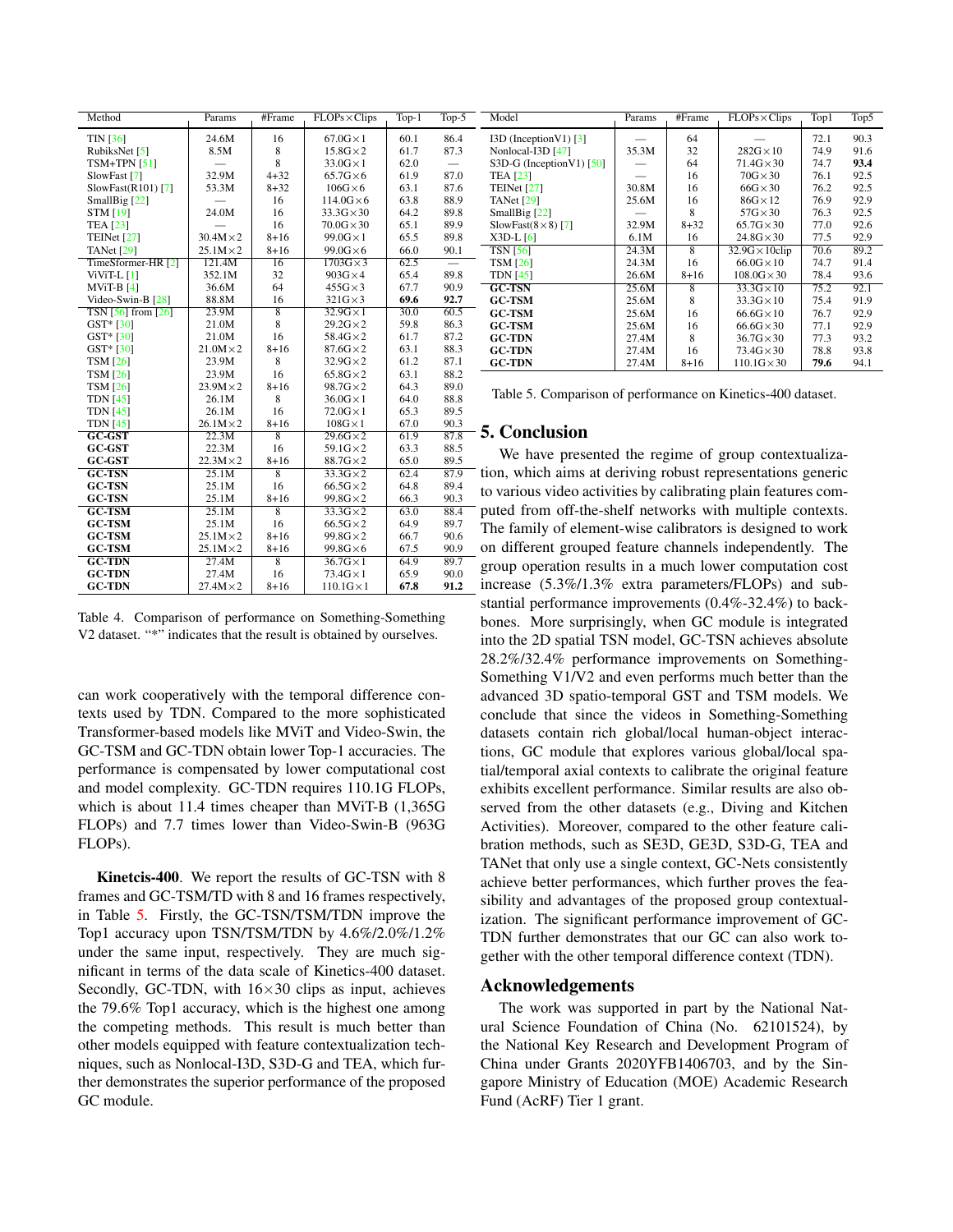## References

- [1] Anurag Arnab, Mostafa Dehghani, Georg Heigold, Chen Sun, Mario Lučić, and Cordelia Schmid. Vivit: A video vision transformer. *arXiv preprint arXiv:2103.15691*, 2021. 8
- [2] Gedas Bertasius, Heng Wang, and Lorenzo Torresani. Is space-time attention all you need for video understanding? *arXiv preprint arXiv:2102.05095*, 2021. 8, 14
- [3] Joao Carreira and Andrew Zisserman. Quo vadis, action recognition? a new model and the kinetics dataset. In *proceedings of the IEEE Conference on Computer Vision and Pattern Recognition*, pages 6299–6308, 2017. 2, 8, 14
- [4] Haoqi Fan, Bo Xiong, Karttikeya Mangalam, Yanghao Li, Zhicheng Yan, Jitendra Malik, and Christoph Feichtenhofer. Multiscale vision transformers. *arXiv preprint arXiv:2104.11227*, 2021. 8
- [5] Linxi Fan, Shyamal Buch, Guanzhi Wang, Ryan Cao, Yuke Zhu, Juan Carlos Niebles, and Li Fei-Fei. Rubiksnet: Learnable 3d-shift for efficient video action recognition. In *European Conference on Computer Vision*, pages 505–521. Springer, 2020. 8
- [6] Christoph Feichtenhofer. X3d: Expanding architectures for efficient video recognition. In *Proceedings of the IEEE/CVF Conference on Computer Vision and Pattern Recognition*, pages 203–213, 2020. 8
- [7] Christoph Feichtenhofer, Haoqi Fan, Jitendra Malik, and Kaiming He. Slowfast networks for video recognition. In *Proceedings of the IEEE/CVF International Conference on Computer Vision*, pages 6202–6211, 2019. 8
- [8] Jun Fu, Jing Liu, Haijie Tian, Yong Li, Yongjun Bao, Zhiwei Fang, and Hanqing Lu. Dual attention network for scene segmentation. In *Proceedings of the IEEE/CVF Conference on Computer Vision and Pattern Recognition*, pages 3146– 3154, 2019. 3
- [9] Raghav Goyal, Samira Ebrahimi Kahou, Vincent Michalski, Joanna Materzynska, Susanne Westphal, Heuna Kim, Valentin Haenel, Ingo Fruend, Peter Yianilos, Moritz Mueller-Freitag, et al. The" something something" video database for learning and evaluating visual common sense. In *Proceedings of the IEEE International Conference on Computer Vision*, pages 5842–5850, 2017. 5
- [10] Xudong Guo, Xun Guo, and Yan Lu. Ssan: Separable selfattention network for video representation learning. In *Proceedings of the IEEE/CVF Conference on Computer Vision and Pattern Recognition*, pages 12618–12627, 2021. 3
- [11] Yutian Guo, Jingjing Chen, Hao Zhang, and Yu-Gang Jiang. Visual relations augmented cross-modal retrieval. In *Proceedings of the 2020 International Conference on Multimedia Retrieval*, pages 9–15, 2020. 3
- [12] Ning Han, Jingjing Chen, Guangyi Xiao, Hao Zhang, Yawen Zeng, and Hao Chen. Fine-grained cross-modal alignment network for text-video retrieval. In *Proceedings of the 29th ACM International Conference on Multimedia*, pages 3826– 3834, 2021. 3
- [13] Yanbin Hao, Hao Zhang, Chong-Wah Ngo, Qiang Liu, and Xiaojun Hu. Compact bilinear augmented query structured attention for sport highlights classification. In *Proceedings*

*of the 28th ACM International Conference on Multimedia*, pages 628–636, 2020. 2, 3, 5, 12, 13, 14

- [14] Kensho Hara, Hirokatsu Kataoka, and Yutaka Satoh. Can spatiotemporal 3d cnns retrace the history of 2d cnns and imagenet? In *Proceedings of the IEEE conference on Computer Vision and Pattern Recognition*, pages 6546–6555, 2018. 3
- [15] Jie Hu, Li Shen, Samuel Albanie, Gang Sun, and Andrea Vedaldi. Gather-excite: exploiting feature context in convolutional neural networks. In *Proceedings of the 32nd International Conference on Neural Information Processing Systems*, pages 9423–9433, 2018. 3, 6, 12
- [16] Jie Hu, Li Shen, and Gang Sun. Squeeze-and-excitation networks. In *Proceedings of the IEEE conference on computer vision and pattern recognition*, pages 7132–7141, 2018. 2, 3, 6, 12
- [17] Guoxi Huang and Adrian G Bors. Region-based non-local operation for video classification. In *2020 25th International Conference on Pattern Recognition (ICPR)*, pages 10010– 10017. IEEE, 2021. 7
- [18] Gao Huang, Zhuang Liu, Laurens Van Der Maaten, and Kilian Q Weinberger. Densely connected convolutional networks. In *Proceedings of the IEEE conference on computer vision and pattern recognition*, pages 4700–4708, 2017. 3
- [19] Boyuan Jiang, MengMeng Wang, Weihao Gan, Wei Wu, and Junjie Yan. Stm: Spatiotemporal and motion encoding for action recognition. In *Proceedings of the IEEE/CVF International Conference on Computer Vision*, pages 2000–2009, 2019. 7, 8
- [20] Will Kay, Joao Carreira, Karen Simonyan, Brian Zhang, Chloe Hillier, Sudheendra Vijayanarasimhan, Fabio Viola, Tim Green, Trevor Back, Paul Natsev, et al. The kinetics human action video dataset. *arXiv preprint arXiv:1705.06950*, 2017. 5
- [21] Alex Krizhevsky, Ilya Sutskever, and Geoffrey E Hinton. Imagenet classification with deep convolutional neural networks. *Advances in neural information processing systems*, 25:1097–1105, 2012. 3
- [22] Xianhang Li, Yali Wang, Zhipeng Zhou, and Yu Qiao. Smallbignet: Integrating core and contextual views for video classification. In *Proceedings of the IEEE/CVF Conference on Computer Vision and Pattern Recognition*, pages 1092– 1101, 2020. 7, 8
- [23] Yan Li, Bin Ji, Xintian Shi, Jianguo Zhang, Bin Kang, and Limin Wang. Tea: Temporal excitation and aggregation for action recognition. In *Proceedings of the IEEE/CVF Conference on Computer Vision and Pattern Recognition*, pages 909–918, 2020. 2, 3, 7, 8
- [24] Yingwei Li, Yi Li, and Nuno Vasconcelos. Resound: Towards action recognition without representation bias. In *Proceedings of the European Conference on Computer Vision (ECCV)*, pages 513–528, 2018. 5, 12
- [25] Yin Li, Miao Liu, and James M Rehg. In the eye of beholder: Joint learning of gaze and actions in first person video. In *Proceedings of the European Conference on Computer Vision (ECCV)*, pages 619–635, 2018. 5, 12, 14
- [26] Ji Lin, Chuang Gan, and Song Han. Tsm: Temporal shift module for efficient video understanding. In *Proceedings*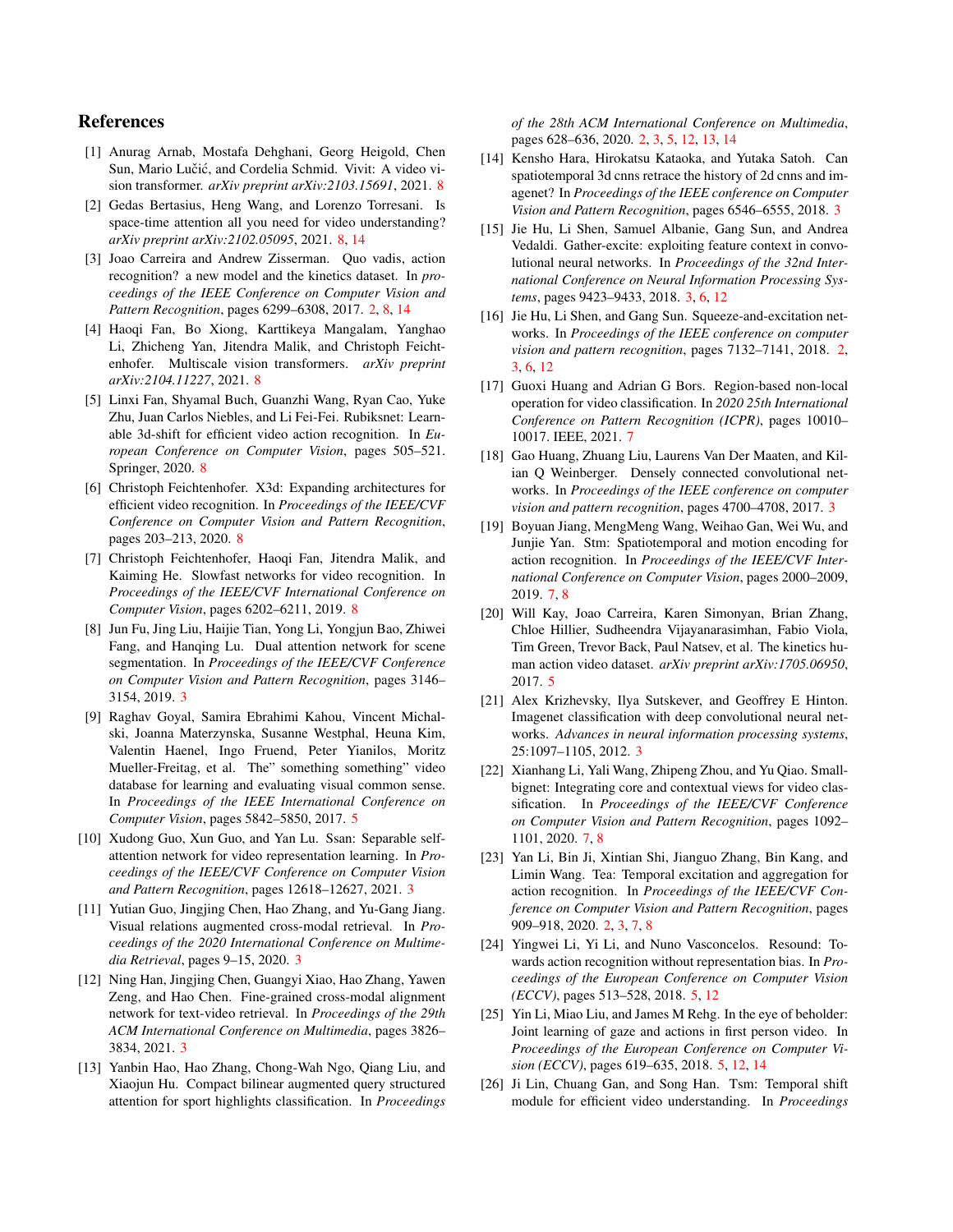*of the IEEE/CVF International Conference on Computer Vision*, pages 7083–7093, 2019. 3, 5, 6, 7, 8, 14

- [27] Zhaoyang Liu, Donghao Luo, Yabiao Wang, Limin Wang, Ying Tai, Chengjie Wang, Jilin Li, Feiyue Huang, and Tong Lu. Teinet: Towards an efficient architecture for video recognition. In *Proceedings of the AAAI Conference on Artificial Intelligence*, volume 34, pages 11669–11676, 2020. 7, 8
- [28] Ze Liu, Jia Ning, Yue Cao, Yixuan Wei, Zheng Zhang, Stephen Lin, and Han Hu. Video swin transformer. *arXiv preprint arXiv:2106.13230*, 2021. 8
- [29] Zhaoyang Liu, Limin Wang, Wayne Wu, Chen Qian, and Tong Lu. Tam: Temporal adaptive module for video recognition. *arXiv preprint arXiv:2005.06803*, 2020. 2, 3, 7, 8
- [30] Chenxu Luo and Alan L Yuille. Grouped spatial-temporal aggregation for efficient action recognition. In *Proceedings of the IEEE/CVF International Conference on Computer Vision*, pages 5512–5521, 2019. 2, 3, 5, 7, 8, 14
- [31] Farzaneh Mahdisoltani, Guillaume Berger, Waseem Gharbieh, David Fleet, and Roland Memisevic. On the effectiveness of task granularity for transfer learning. *arXiv preprint arXiv:1804.09235*, 2018. 5
- [32] Diganta Misra, Trikay Nalamada, Ajay Uppili Arasanipalai, and Qibin Hou. Rotate to attend: Convolutional triplet attention module. In *Proceedings of the IEEE/CVF Winter Conference on Applications of Computer Vision*, pages 3139– 3148, 2021. 3
- [33] Zhaofan Qiu, Ting Yao, and Tao Mei. Learning spatiotemporal representation with pseudo-3d residual networks. In *proceedings of the IEEE International Conference on Computer Vision*, pages 5533–5541, 2017. 2
- [34] Olga Russakovsky, Jia Deng, Hao Su, Jonathan Krause, Sanjeev Satheesh, Sean Ma, Zhiheng Huang, Andrej Karpathy, Aditya Khosla, Michael Bernstein, et al. Imagenet large scale visual recognition challenge. *International journal of computer vision*, 115(3):211–252, 2015. 5
- [35] Ramprasaath R Selvaraju, Michael Cogswell, Abhishek Das, Ramakrishna Vedantam, Devi Parikh, and Dhruv Batra. Grad-cam: Visual explanations from deep networks via gradient-based localization. In *Proceedings of the IEEE international conference on computer vision*, pages 618–626, 2017. 12
- [36] Hao Shao, Shengju Qian, and Yu Liu. Temporal interlacing network. In *Proceedings of the AAAI Conference on Artificial Intelligence*, volume 34, pages 11966–11973, 2020. 7, 8
- [37] Swathikiran Sudhakaran, Sergio Escalera, and Oswald Lanz. Gate-shift networks for video action recognition. In *Proceedings of the IEEE/CVF Conference on Computer Vision and Pattern Recognition*, pages 1102–1111, 2020. 3
- [38] Swathikiran Sudhakaran and Oswald Lanz. Attention is all we need: Nailing down object-centric attention for egocentric activity recognition. *arXiv preprint arXiv:1807.11794*, 2018. 14
- [39] Hao Tan, Jie Lei, Thomas Wolf, and Mohit Bansal. Vimpac: Video pre-training via masked token prediction and contrastive learning. *arXiv preprint arXiv:2106.11250*, 2021. 14
- [40] Yi Tan, Yanbin Hao, Xiangnan He, Yinwei Wei, and Xun Yang. Selective dependency aggregation for action classification. In *Proceedings of the 29th ACM International Conference on Multimedia*, pages 592–601, 2021. 3
- [41] Du Tran, Lubomir Bourdev, Rob Fergus, Lorenzo Torresani, and Manohar Paluri. Learning spatiotemporal features with 3d convolutional networks. In *Proceedings of the IEEE international conference on computer vision*, pages 4489–4497, 2015. 2, 3
- [42] Du Tran, Heng Wang, Lorenzo Torresani, and Matt Feiszli. Video classification with channel-separated convolutional networks. In *Proceedings of the IEEE/CVF International Conference on Computer Vision*, pages 5552–5561, 2019. 2, 3
- [43] Fei Wang, Mengqing Jiang, Chen Qian, Shuo Yang, Cheng Li, Honggang Zhang, Xiaogang Wang, and Xiaoou Tang. Residual attention network for image classification. In *Proceedings of the IEEE conference on computer vision and pattern recognition*, pages 3156–3164, 2017. 3
- [44] Heng Wang, Du Tran, Lorenzo Torresani, and Matt Feiszli. Video modeling with correlation networks. In *Proceedings of the IEEE/CVF Conference on Computer Vision and Pattern Recognition*, pages 352–361, 2020. 7
- [45] Limin Wang, Zhan Tong, Bin Ji, and Gangshan Wu. Tdn: Temporal difference networks for efficient action recognition. In *Proceedings of the IEEE/CVF Conference on Computer Vision and Pattern Recognition*, pages 1895–1904, 2021. 2, 5, 6, 7, 8, 14
- [46] Limin Wang, Yuanjun Xiong, Zhe Wang, Yu Qiao, Dahua Lin, Xiaoou Tang, and Luc Van Gool. Temporal segment networks: Towards good practices for deep action recognition. In *European conference on computer vision*, pages 20–36. Springer, 2016. 4, 6
- [47] Xiaolong Wang, Ross Girshick, Abhinav Gupta, and Kaiming He. Non-local neural networks. In *Proceedings of the IEEE conference on computer vision and pattern recognition*, pages 7794–7803, 2018. 2, 3, 6, 8, 14
- [48] Xiaohan Wang, Yu Wu, Linchao Zhu, and Yi Yang. Symbiotic attention with privileged information for egocentric action recognition. In *Proceedings of the AAAI Conference on Artificial Intelligence*, volume 34, pages 12249–12256, 2020. 14
- [49] Saining Xie, Ross Girshick, Piotr Dollár, Zhuowen Tu, and Kaiming He. Aggregated residual transformations for deep neural networks. In *Proceedings of the IEEE conference on computer vision and pattern recognition*, pages 1492–1500, 2017. 2, 3
- [50] Saining Xie, Chen Sun, Jonathan Huang, Zhuowen Tu, and Kevin Murphy. Rethinking spatiotemporal feature learning: Speed-accuracy trade-offs in video classification. In *Proceedings of the European Conference on Computer Vision (ECCV)*, pages 305–321, 2018. 2, 3, 8, 12
- [51] Ceyuan Yang, Yinghao Xu, Jianping Shi, Bo Dai, and Bolei Zhou. Temporal pyramid network for action recognition. In *Proceedings of the IEEE/CVF Conference on Computer Vision and Pattern Recognition*, pages 591–600, 2020. 8
- [52] Hao Zhang, Yanbin Hao, and Chong-Wah Ngo. Token shift transformer for video classification. In *Proceedings of the*